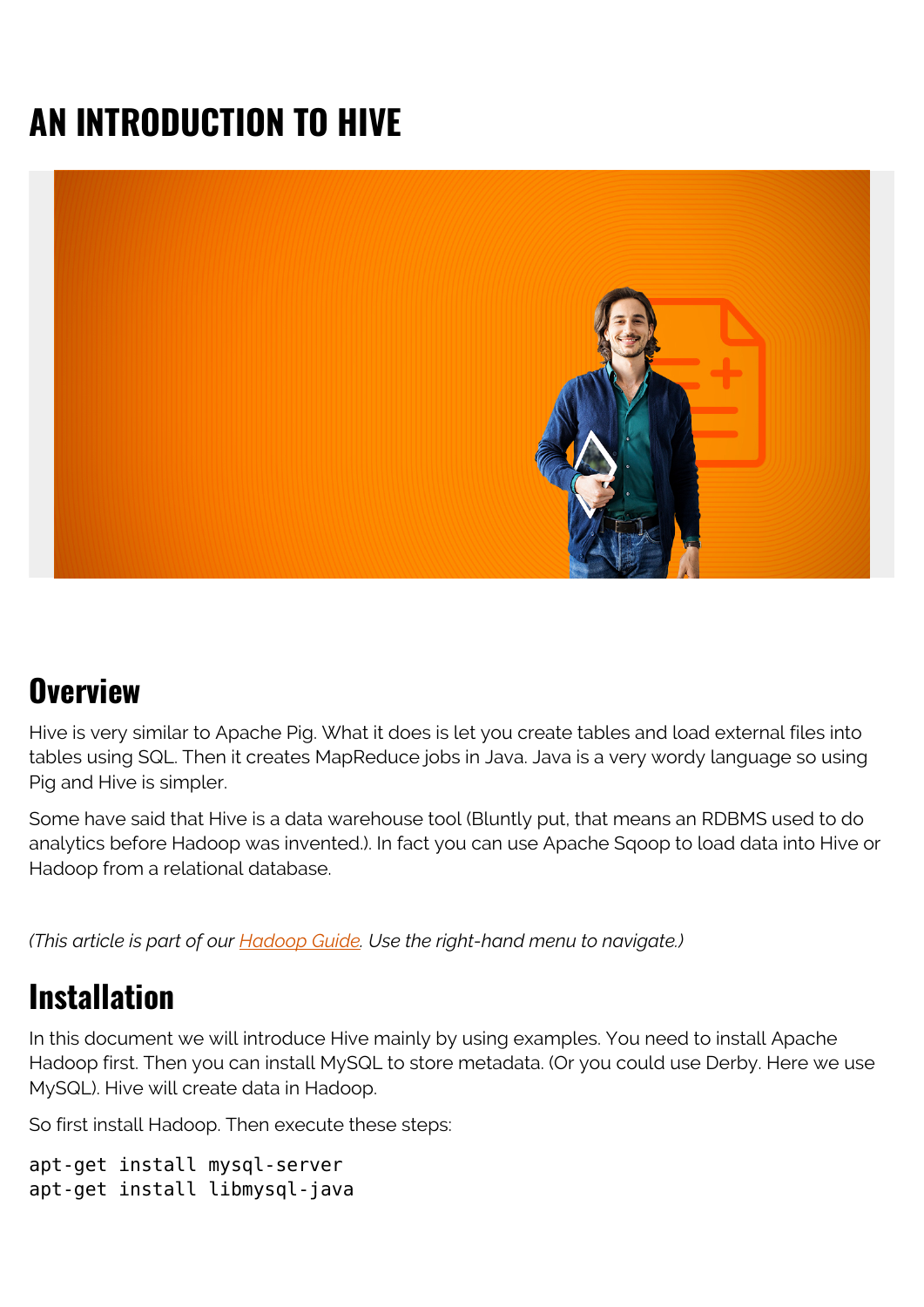Download and extract Hive to /usr/local/hive. Then in .bashrc set:

```
export HIVE HOME=/usr/local/hive/apache-hive-2.0.1-bin
export PATH=$PATH:$HIVE_HOME/bin
```
Make this softlink:

```
ln -s /usr/share/java/mysql-connector-java.jar $HIVE_HOME/lib/mysql-
connector-java.jar
```
Then open MySQL to create the schema,etc:

```
mysql -u root -p
mysql> CREATE DATABASE metastore;
mysql> USE metastore;
```
Here use the schema that most nearly matches the version you are using. (In this tutorial we are using Hive 2.0.1 but there is no 2.0.1 schema. So we used 2.0.0.)

```
mysql> SOURCE /usr/local/hive/apache-hive-2.0.1-
bin/scripts/metastore/upgrade/mysql/hive-schema-2.0.0.mysql.sql
```
mysql> CREATE USER 'hiveuser'@'%' IDENTIFIED BY password';

```
mysql> GRANT all on *.* to 'hiveuser'@localhost identified by 'password';
mysql> flush privileges;
```
Now edit \$HIVE\_HOME/conf/hive-site.xml:

 javax.jdo.option.ConnectionURL jdbc:mysql://localhost/metastore?createDatabaseIfNotExist=true metadata is stored in a MySQL server javax.jdo.option.ConnectionDriverName com.mysql.jdbc.Driver MySQL JDBC driver class javax.jdo.option.ConnectionUserName hiveuser user name for connecting to mysql server javax.jdo.option.ConnectionPassword password password for connecting to mysql server

If you have set up Hadoop as a cluster you might need to run the next command. You will know if that is the case if you get an error about that.

#### \$HADOOP HOME/bin/hadoop dfsadmin -safemode leave

Also if you have installed Spark you could choose to execute this to get rid of a warning message-

unset SPARK\_HOME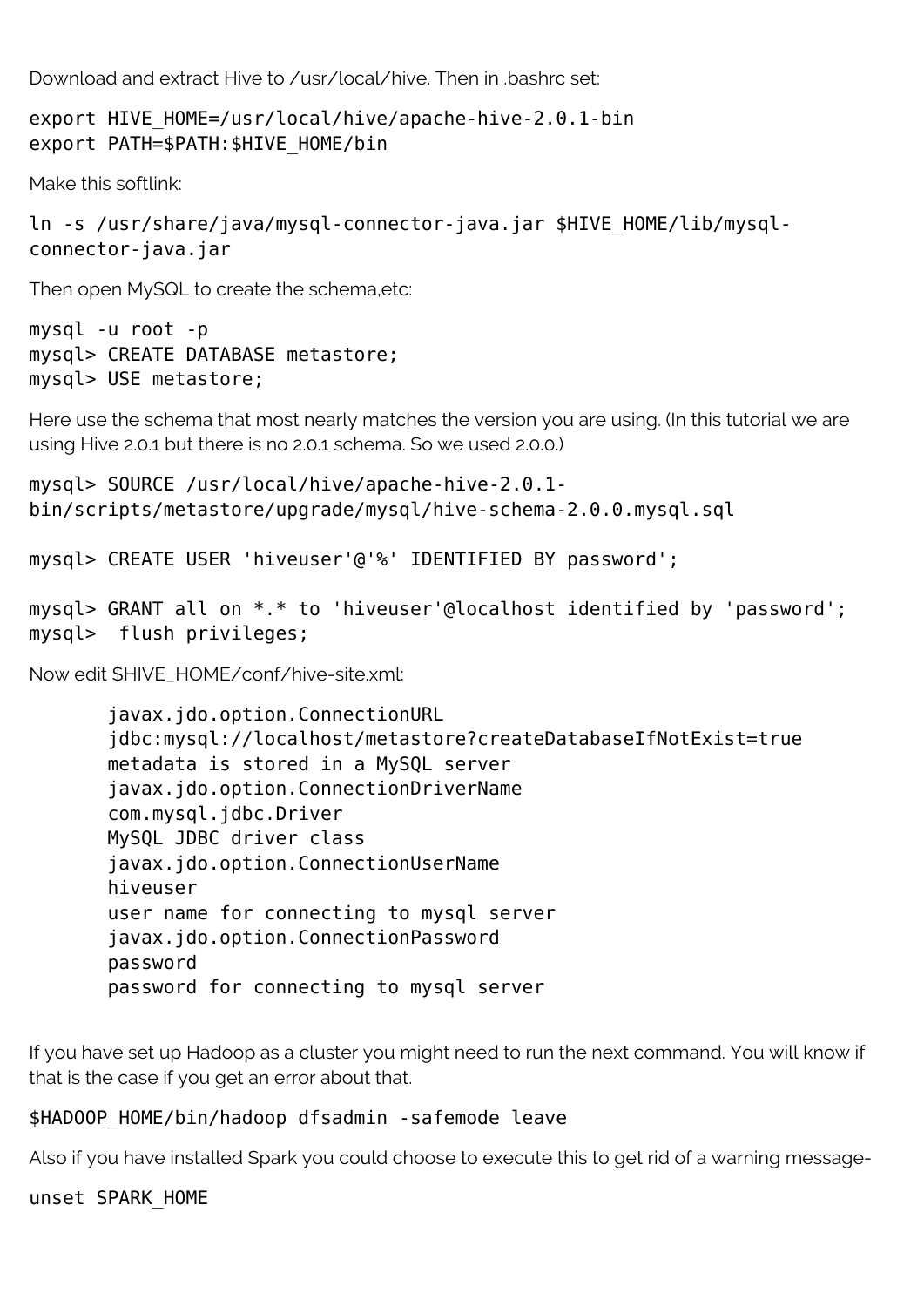Now run the Hive shell:

hive

# **Load external CSV File**

Much of what you do with Hive is load external files stored in Hadoop so that you can use SQL to work with them. So here is an example.

Download this file (It is an ssh log.) then open it with Google sheets or Excel or use sed and vi to replace the spaces with commas so that it will be comma-delimited.

Then the top of the file looks like this:

1331901012,CTHcOo3BARDOPDjYue,192.168.202.68,53633,192.168.28.254,22,failure, INBOUND,SSH-2.0-OpenSSH\_5.0,SSH-1.99-Cisco-1.25,-,-,-,-,- 1331901030,CBHpSz2Zi3rdKbAvwd,192.168.202.68,35820,192.168.23.254,22,failure, INBOUND, SSH-2.0-OpenSSH 5.0,SSH-1.99-Cisco-1.25,-,-,-,-,-

Now copy the file to Hadoop:

hadoop fs -put /home/walker/Downloads/ssh.csv /data/ssh/

Notice that you put the directory name and not the name of the file in Hadoop. Then we load the file and create the schema all in one step:

```
CREATE EXTERNAL TABLE IF NOT EXISTS sshlog(
sshtime STRING,
sshkey STRING,
sourceIP STRING,
socket STRING,
targetIP STRING,
port STRING,
status STRING,
direction STRING,
software STRING,
device STRING,
junk1 STRING,
junk2 STRING,
junk3 STRING,
Junk4 STRING,
Junk5 STRING )
    COMMENT 'ssh log'
     ROW FORMAT DELIMITED FIELDS TERMINATED BY ','
     STORED AS TEXTFILE
     location '/data/ssh/';
```
#### **Python User Defined Function (UDF)**

Before we show some SQL commands (Technically they are called HQL, Hive Query Language.) we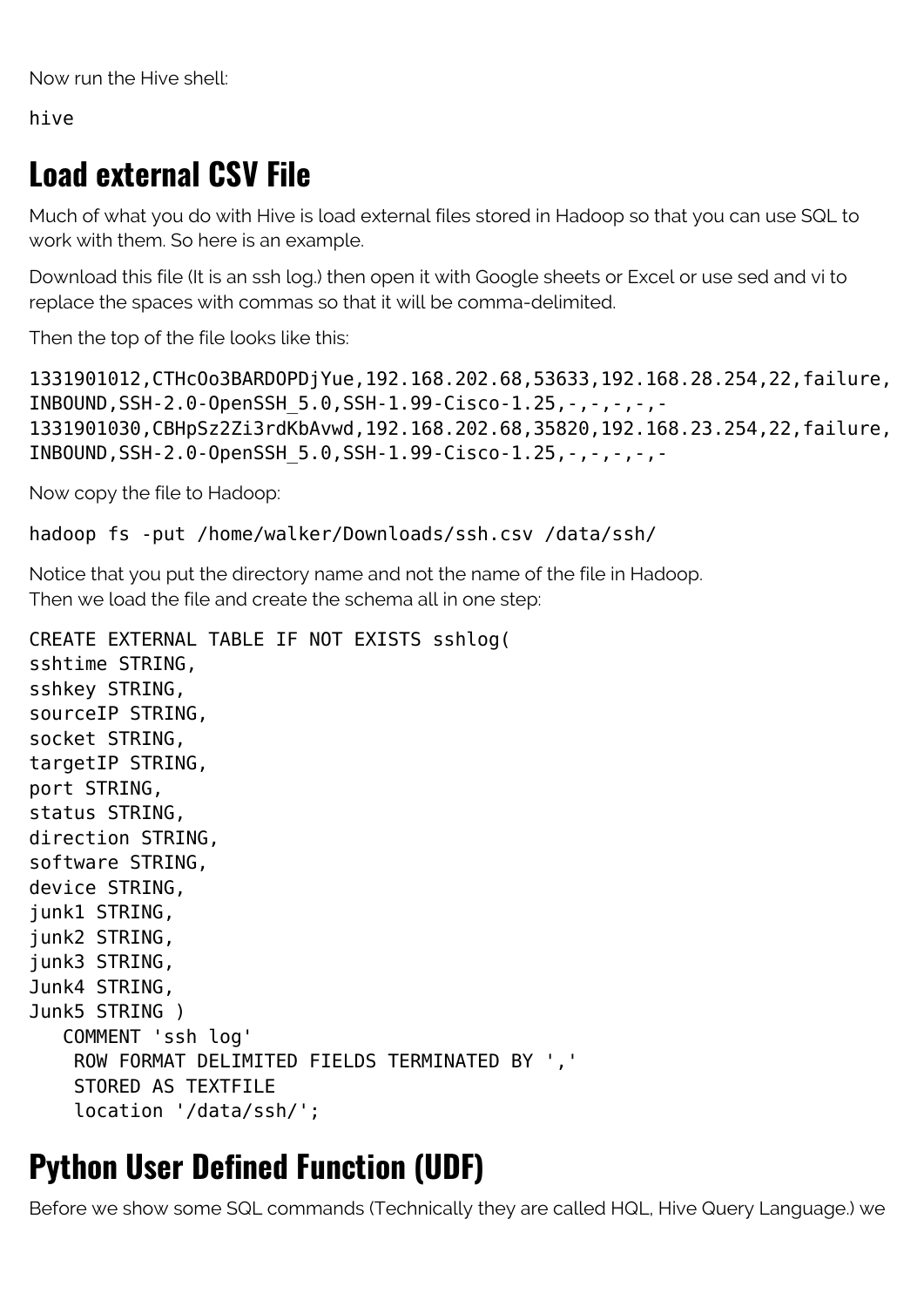will show how to write a Python UDF:

Create the Python program ssh.py. Below we explain how it works.

```
import sys
          import datetime
          import re
def bi(s):
    r= '(\d+)) \cdot (\d+)) \cdot (\d+)) \cdot (\d+)) \cdot (d+)g=re.search('(\d+)\.(\d+)\.(\d+)\.(\d+)',s)
     if g:
         return bin(int(g.group(1))) + bin(int(g.group(2))) +bin(int(g.group(3)))
for line in sys.stdin:
         x, y, z = line . strip(.split('\t')
```
print  $x$ ,  $bi(y)$ ,  $bi(z)$ 

Add it to make it available for Hive to execute this command in the Hive shell.

add file /home/walker/Downloads/ssh.py

Then run this transform operation calling the Python UDF:

SELECT TRANSFORM (sshtime, sourceip, targetip) USING 'python /home/walker/Downloads/ssh.py' as (sshtime, sourceIP, targetip) FROM sshlog;

1332017778 0b110000000b101010000b11001010 0b110000000b101010000b10101 NULL NULL

1332017793 0b110000000b101010000b11001010 0b110000000b101010000b10101 NULL NULL

The Python function works off stdin and stdout. We split the input into a time and then two IP address fields. Then we run a function to convert the IP address to bit format. The TRANSFORM statement means pass those three values to the UDF.

**Exercise**: why does it return 2 null columns?

#### **Create table insert data**

No we go back and do something simpler - create a table and insert some data into it to illustrate HQL functions.

First create a table. People who know SQL will see that it is almost the same syntax.

create table students (student string, age int);

Then add some data into it:

```
insert into table students values('Walker', 33);
insert into table students values('Sam', 33);
```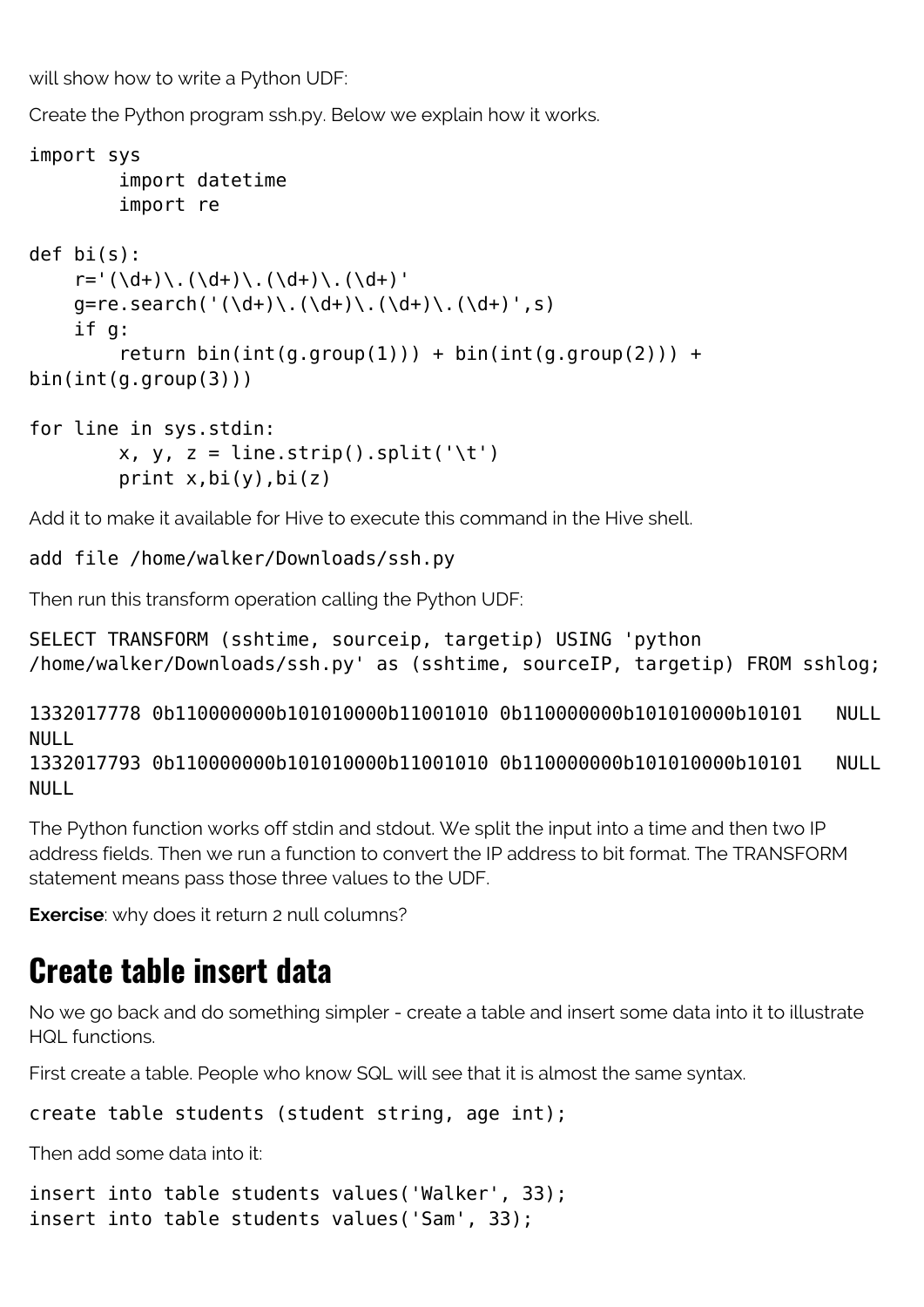```
insert into table students values('Sally', 33);
insert into table students values('Sue', 72);
insert into table students values('George', 56);
insert into table students values('William', 64);
insert into table students values('Ellen', 24);
insert into table students values('Jose', 72);
insert into table students values('Li', 56);
insert into table students values('Chris', 64);
insert into table students values('Ellen', 24);
insert into table students values('Sue', 72);
insert into table students values('Ricardo', 56);
insert into table students values('Wolfgang', 64);
insert into table students values('Melanie', 24);
insert into table students values('Monica', 36);
```
## **Select**

Now we can run regular SQL commands over that. Remember this is not a relational database. Hadoop as you will recall does not allow updating files: only adding and deleting them. So it creates new files for every operation.

select count(\*) from students;

Here we can find all students whose birthday is a multiple of 3 by using the modulo (is divisible by) function. (Hive has many math functions.)

```
select age, pmod(age,3) from students where pmod(age,3) = 0;
```
Now, without discriminating against older people, we create two new tables: one with people older than 45 and one for people younger than that:

```
create table old as select * from students where age > 45;
```

```
eate table young as select * from students where age < = 45;
```
# **Join**

Now we can make the intersection of two tables by showing students from the old and new table whose name is 3 letters long:

```
select young.student, old.student from young join old on
(length(young.student) = 3) and (length(old.student) = 3);
```
It responds:

OK Sam Sue Sam Sue